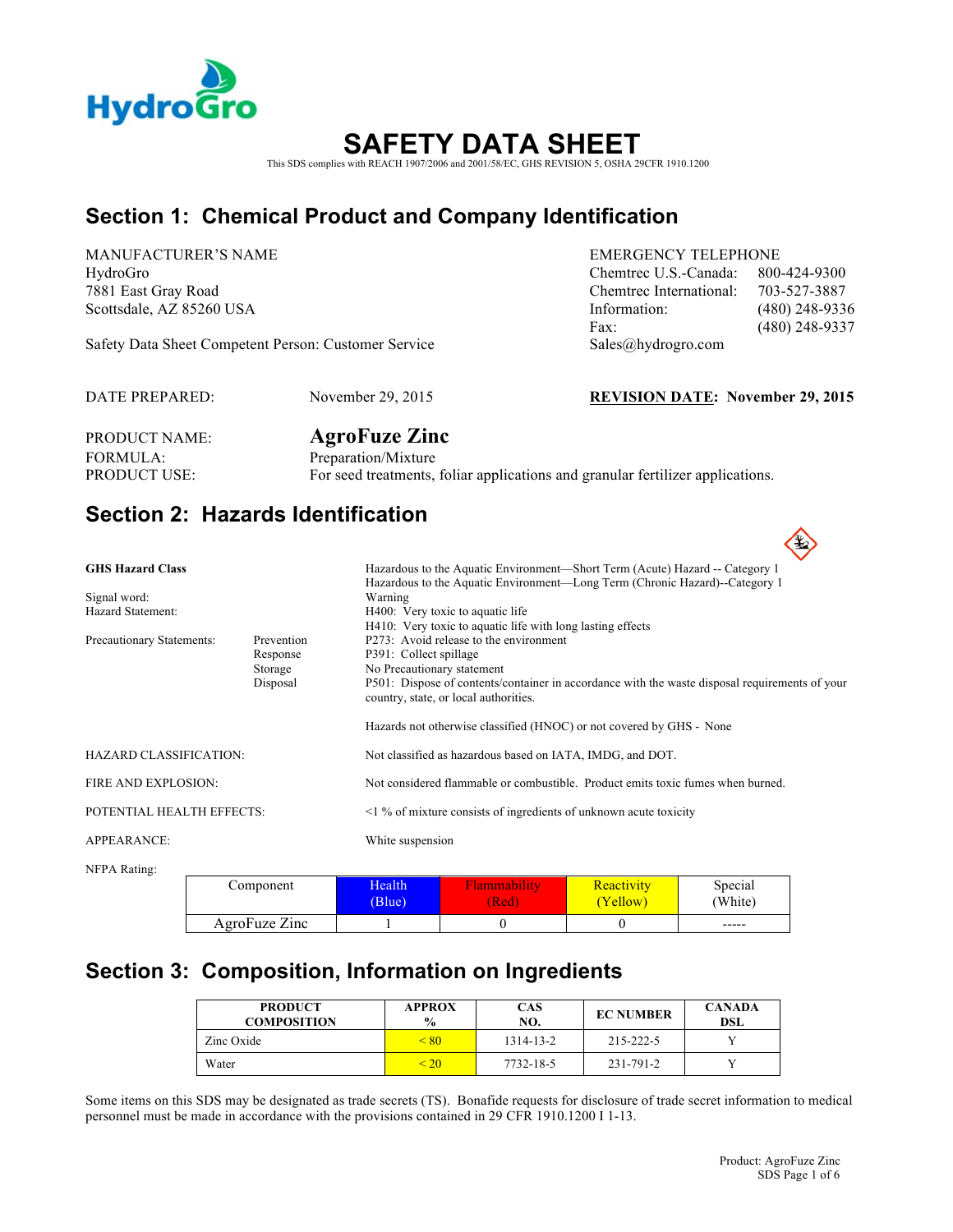

# **Section 4: First Aid Measures**

### **Description of First Aid Measures**

| Inhalation          | Remove to fresh air. If not breathing, provide CPR (cardio pulmonary<br>resuscitation). Get immediate medical attention.                                                                                                                                                                                                                                                                                     |
|---------------------|--------------------------------------------------------------------------------------------------------------------------------------------------------------------------------------------------------------------------------------------------------------------------------------------------------------------------------------------------------------------------------------------------------------|
| <b>Skin Contact</b> | Immediately wash skin with plenty of soap and water for at least 15 minutes.                                                                                                                                                                                                                                                                                                                                 |
|                     | Remove contaminated clothing. Get medical attention if irritation develops or<br>persists.                                                                                                                                                                                                                                                                                                                   |
| Eye Contact         | Immediately flush eyes with plenty of water for at least 15 minutes. Get immediate<br>medical attention.                                                                                                                                                                                                                                                                                                     |
| Ingestion           | Do NOT induce vomiting. Rinse mouth thoroughly with water. Give $\frac{1}{2}$ to one<br>glass of water to dilute the material if victim is alert and not convulsing. If<br>spontaneous vomiting occurs, have victim lean forward with head down to avoid<br>breathing in of vomits, rinse mouth and administer more water. Never give<br>anything to an unconscious person. Get immediate medical attention. |

#### **Most important symptoms and effects, both acute and delayed**

| Symptoms/Injuries after Inhalation   | May cause respiratory tract irritation.                                              |
|--------------------------------------|--------------------------------------------------------------------------------------|
| Symptoms/Injuries after Skin Contact | May cause mild skin irritation. Symptoms may include redness, drying, defatting, and |
|                                      | cracking of the skin.                                                                |
| Symptoms/Injuries after Eye Contact  | Causes mild eye irritation. Symptoms may include discomfort or pain, excess          |
|                                      | blinking and tear production, with possible redness and swelling.                    |
| Symptoms/Injuries after Ingestion    | Mildly harmful if swallowed.                                                         |

#### **Indication of any immediate medical attention and special treatment needed**

Symptoms may not appear immediately. In case of accident or if you feel unwell, seek medical advice immediately.

# **Section 5: Fire-fighting Measures**

| Suitable extinguishing media                          | Use foam, dry chemical, carbon dioxide, or any media suitable to                                            |  |
|-------------------------------------------------------|-------------------------------------------------------------------------------------------------------------|--|
|                                                       | extinguish the surrounding fire                                                                             |  |
| Special hazards arising from the substance or mixture | Containers could explode when heated above $225^{\circ}F(107^{\circ})$ .                                    |  |
| <b>Protective actions fire-fighters</b>               | Wear standard protective equipment and self contained breathing<br>apparatus for firefighting if necessary. |  |
| <b>Further information</b>                            | Hazardous decomposition products formed under fire conditions. -<br>Zinc/zinc oxides.                       |  |

# **Section 6: Accidental Release Measures**

**Personal precautions, protective equipment, and emergency procedures** Wear proper personal protective equipment. Avoid breathing fumes.

#### **Environmental precautions**

Prevent further spillage if safe to do so. Prevent spills or contaminated rinse water from entering sewers or watercourses.

#### **Methods and materials for containment and cleaning up**

In case of small spills, absorb with sand or other non-combustible absorbent material and put spilled material in a plastic container. Dispose of according to the requirements of your country, state, or local authorities.

In case of large spills, dike far ahead of liquid spills. Absorb with inert material and put into a plastic container. Dispose of according to the requirements of your country, state, or local authorities.

**Reference to other Sections** For personal protection reference section 8. For disposal reference section 13.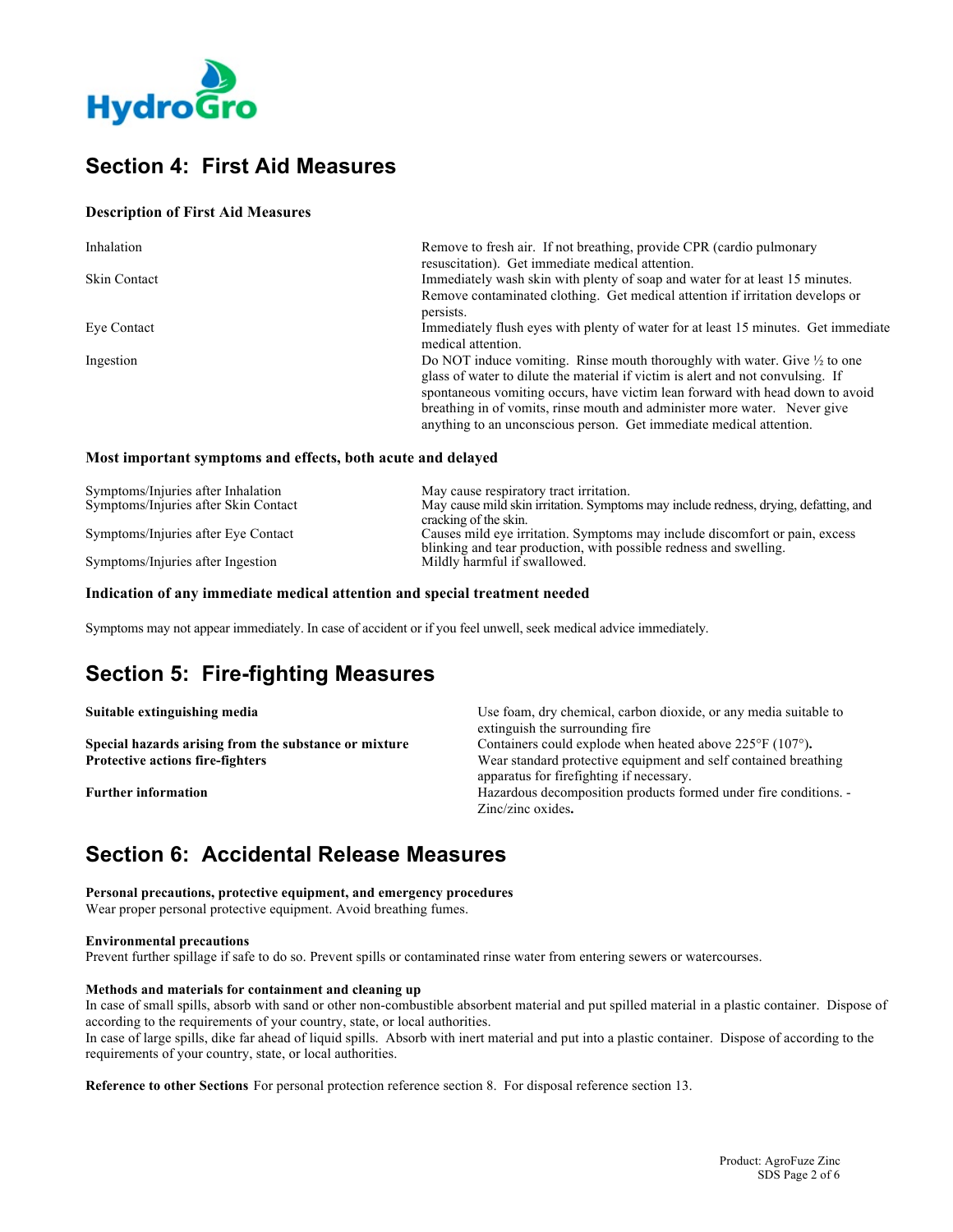

#### **Precautions for safe handling**

Use only with adequate ventilation. Keep out of reach of children. Wear proper protective equipment when handling this material. Avoid contact with skin, eyes, or clothing. Wash hands and face after handling this material. A plastic container should be used for disposal. For precautions see section 2.

#### **Conditions for safe storage, including any incompatibilities**

Store upright in a cool, dry place. Keep container closed when not in use. Keep away from heat, in excess of 225°F (107°). Do not store with acid, metallic oxide, amines, and combustible materials. Utilize chemical segregation. Follow all applicable local regulations for handling and storage.

#### **Specific uses**

This product is intended to be used for seed treatments, foliar applications and granular fertilizer applications.

# **Section 8: Exposure Controls/Personal Protection**

#### **Control Parameters**

| <b>PRODUCT</b><br><b>COMPOSITION</b> | <b>ACGIH</b><br>TLV         | <b>OSHA</b><br>PEL                                                | <b>NIOSH</b><br><b>REL</b>                                |
|--------------------------------------|-----------------------------|-------------------------------------------------------------------|-----------------------------------------------------------|
| Zinc Oxide                           | TWA 2.0 $mg/m3$             | TWA 5 mg/m <sup>3</sup> (fume)<br>TWA 15 mg/m <sup>3</sup> (total | Dust: TWA 5 $mg/m3$<br>C 15 mg/m3                         |
|                                      | STEL 10.0 mg/m <sup>3</sup> | dust)<br>TWA 5 mg/m <sup>3</sup> (resp dust)                      | Fume: TWA $5 \text{ mg/m}^3$<br>$ST 10$ mg/m <sup>3</sup> |

#### **Exposure controls**

VENTILATION: Always provide good general, mechanical room ventilation where this chemical/material is used. SPECIAL VENTILATION CONTROLS: None RESPIRATORY PROTECTION: Follow the OSHA respirator regulations found in 29 CFR 1910.134 or the CEN European Standards (EU). Use a NIOSH/MSHA or European Standard (EN) approved respirator if exposure limits are exceeded or if irritation or other symptoms are experienced. PROTECTIVE GLOVES: Neoprene, butyl, or nitrile rubber gloves are recommended. EYE PROTECTION: Recommend eye protection using safety glasses or goggles. SKIN PROTECTION: Suitable protective clothing to prevent skin contact WORK/HYGIENE PRACTICES: Avoid breathing fumes. Avoid contact with eyes. Wash hands after handling. OTHER EQUIPMENT: Make safety shower, eyewash stations, and hand washing equipment available in the work area.

### **Section 9: Physical and Chemical Properties**

|                                          | <b>PRODUCT CRITERIA</b> |
|------------------------------------------|-------------------------|
| APPEARANCE - COLOR:                      | White                   |
| PHYSICAL STATE:                          | Suspension              |
| ODOR:                                    | Pungent Odor            |
| <b>ODOR THRESHOLD</b>                    | No data available       |
| PH                                       | No data available       |
| MELTING POINT/FREEZING POINT:            | No data available       |
| INITIAL BOILING POINT AND BOILING RANGE: | $>100^{\circ}$ C        |
| <b>FLASH POINT:</b>                      | No data available       |
| <b>EVAPORATION RATE:</b>                 | No data available       |
| FLAMMABILITY (Solid, gas)                | Not flammable           |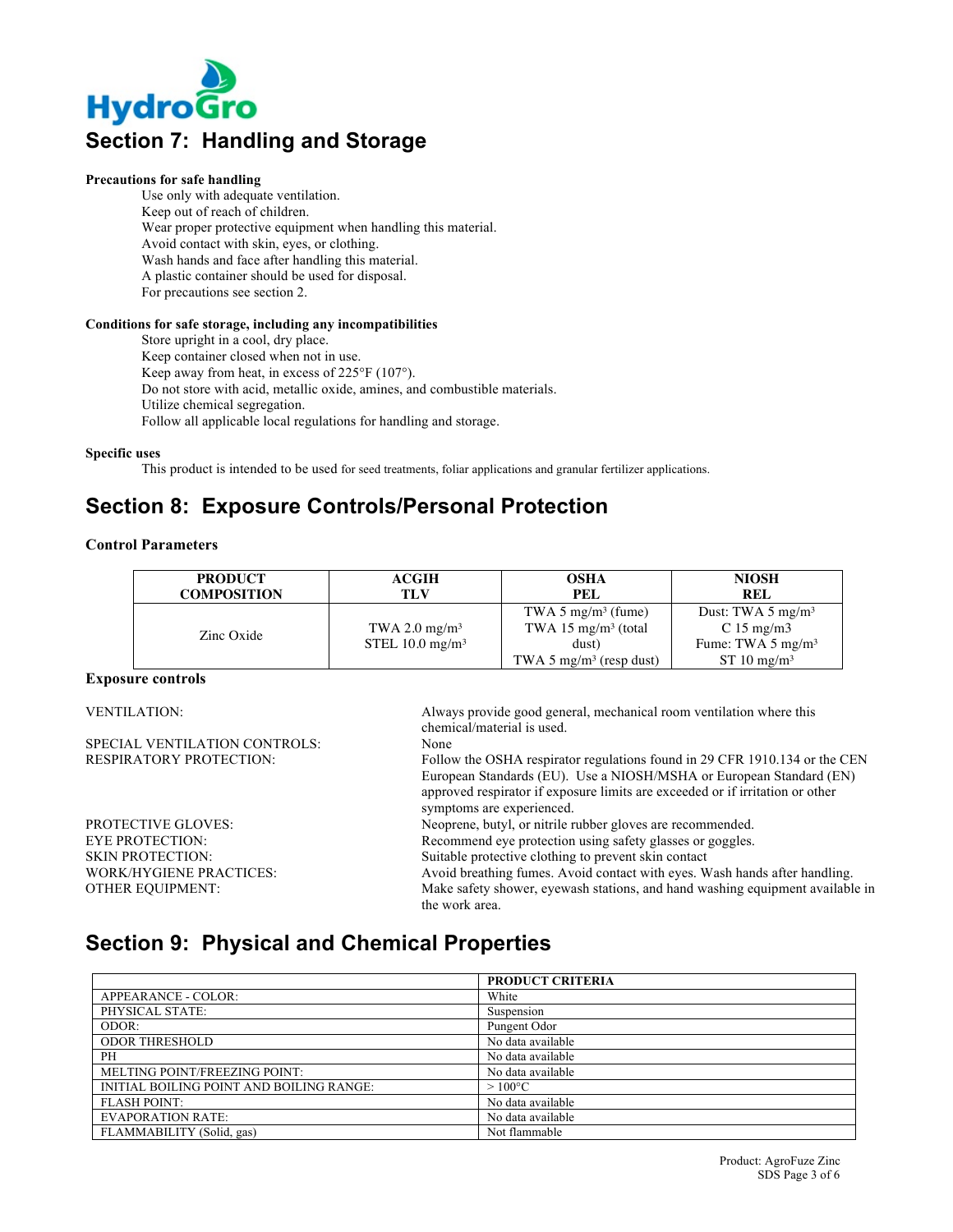

| . . ,                                        |                   |
|----------------------------------------------|-------------------|
| UPPER/LOWER FLAMMABILITY OR EXPLOSIVE LIMITS | Not Measured      |
| <b>VAPOR PRESSURE</b>                        | No data available |
| VAPOR DENSITY $(AIR = 1)$                    | No data available |
| RELATIVE DENSITY (@25 °C):                   | .76               |
| SOLUBILITY(IES)                              | Soluble in water  |
| OXIDIZING PROPERTIES                         | No data available |
| PARTITION COEFFICIENT: n-octanol/water       | No data available |
| <b>AUTO IGNITION TEMPERATURE</b>             | No data available |
| DECOMPOSITION TEMPERATURE                    | No data available |
| <b>VISCOSITY</b>                             | No data available |

# **Section 10: Stability and Reactivity**

| Reactivity:                           | Not reactive                                                                                                                                                                                                                                                                                                                                      |
|---------------------------------------|---------------------------------------------------------------------------------------------------------------------------------------------------------------------------------------------------------------------------------------------------------------------------------------------------------------------------------------------------|
| Chemical Stability:                   | Stable under recommended conditions.                                                                                                                                                                                                                                                                                                              |
| Possibility of Hazardous Reactions:   | Will not occur under normal temperatures and pressures.                                                                                                                                                                                                                                                                                           |
| Conditions to Avoid:                  | High temperatures, high pressure, and incompatible materials.                                                                                                                                                                                                                                                                                     |
| Incompatibility (Materials to avoid): | This product is compatible with the majority of agricultural remedies. However, it<br>is advisable to do a miscibility test prior to mixing with other chemicals. Do not<br>mix concentrate directly with other herbicides or pesticides concentrates – always<br>dilute first. Do not mix product with oxidizing materials or with any phosphate |
|                                       | containing fertilizers.                                                                                                                                                                                                                                                                                                                           |
| Hazardous Decomposition Products:     | Decomposition products include carbon dioxide, carbon monoxide, and water<br>which may form when heated to decomposition.                                                                                                                                                                                                                         |

| GHS Required Criteria                  | <b>Toxicity Criteria</b>                                                        | <b>Toxicity Information</b> | Comments       | <b>Chemical Constituent</b> |
|----------------------------------------|---------------------------------------------------------------------------------|-----------------------------|----------------|-----------------------------|
| Acute Toxicity                         | LD50 (Oral/Mouse)                                                               | $>5000$ mg/kg               | No Mortality   | Zinc Oxide                  |
|                                        | LD50 (Oral/Rat)                                                                 | $>5000$ mg/kg               |                | Zinc Oxide                  |
|                                        | LC50(Inhalation/Mouse):                                                         | $> 5.7$ mg/L, 4 hr.         |                | Zinc Oxide                  |
| Skin Corrosion/Irritation              | 20 % w/v zinc oxide was found to be non-irritating to guinea-pig<br>skin.       |                             |                | Zinc Oxide                  |
| Serious Eye Damage /<br>Eve Irritation | 50 µL bulk volume, 90 min exposure, 18 hr observation on human<br>cornea tissue |                             | Not irritating | Zinc Oxide                  |
| Respiratory or Skin Sensitization      | Data not available                                                              |                             |                |                             |
| Germ Cell Mutagenicity                 | Data not available                                                              |                             |                |                             |
| Carcinogenicity                        | <b>NTP</b>                                                                      | Not listed                  |                |                             |
|                                        | <b>IARC</b>                                                                     | Not listed                  |                |                             |
|                                        | <b>OSHA</b>                                                                     | Not listed                  |                |                             |
| Reproductive Toxicity                  | Data not available                                                              |                             |                |                             |
| STOT -- Single Exposure                | Data not available                                                              |                             |                |                             |
| STOT - Repeated Exposure               | Data not available                                                              |                             |                |                             |
| Aspiration Hazard                      | Data not available                                                              |                             |                |                             |

# **Section 11: Toxicological Information**

STOT = Specific Target Organ Toxicity

# **Section 12: Ecological Information**

|                                |                                                                           | <b>Chemical Constituent</b> |
|--------------------------------|---------------------------------------------------------------------------|-----------------------------|
| Toxicity:                      | LC50 Danio rerio (Zebrafish) = $3.31$ mg/L, 96hr.                         | Zinc Oxide                  |
|                                | LC50 Daphnia magna (water flea) = $1.55$ mg/L, 48hr.                      | Zinc Oxide                  |
| Persistence and degradability: | No information is available.                                              |                             |
| Bioaccumulative potential      | No information is available.                                              |                             |
| Mobility in soil:              | No information is available.                                              |                             |
| PBT and vPvB assessment:       | PBT/vPvB assessment not available as chemical assessment not required/not |                             |
|                                | conducted                                                                 |                             |
| Other adverse effects:         | No information is available.                                              |                             |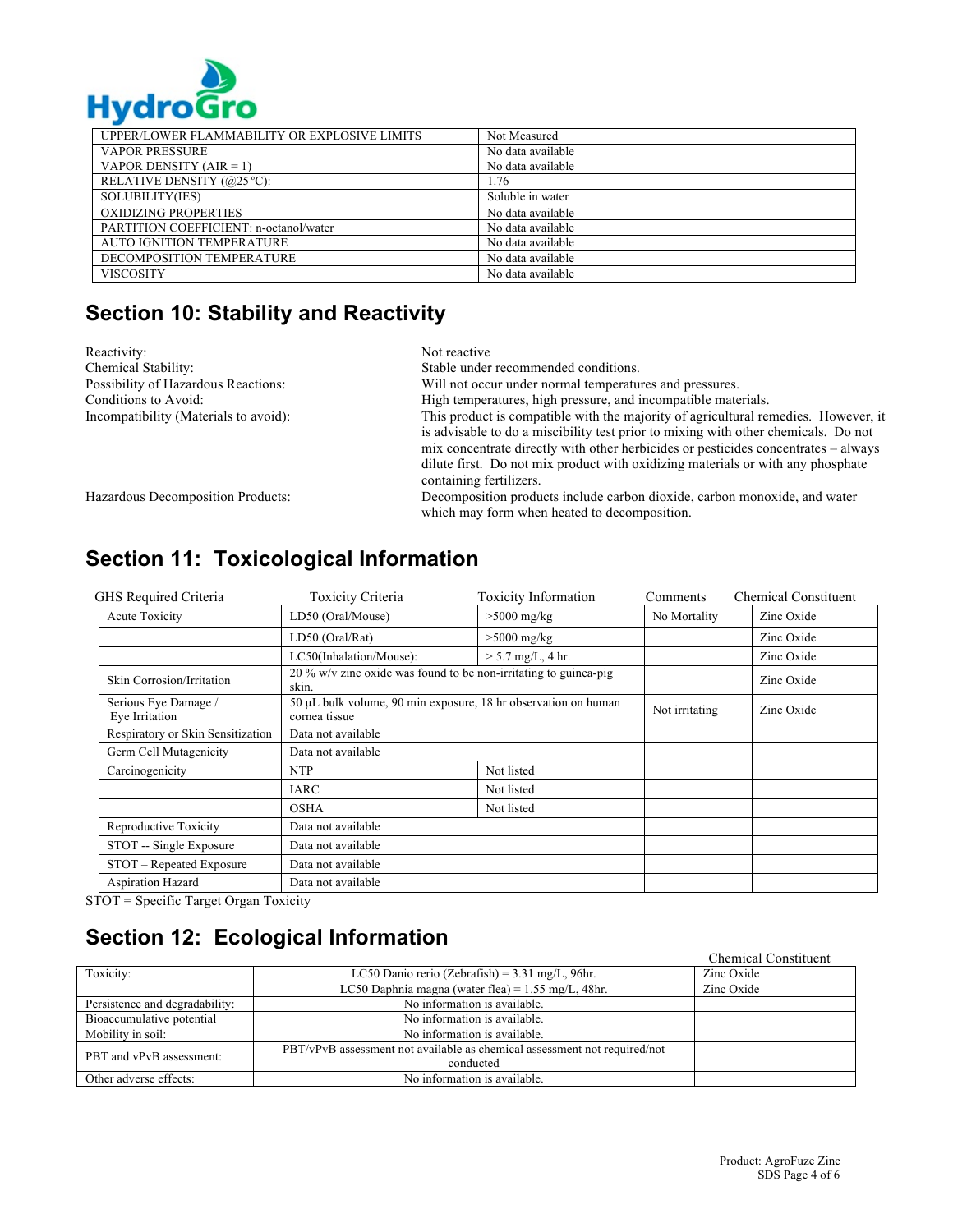

# **Section 13: Disposal Considerations**

**Waste from residues/unused products:** Follow the waste disposal requirements of your country, state, or local authorities.

**Contaminated packaging:** Contaminated packaging material should be disposed of as stated above for residues and unused product.

**Rinsate:** Do not dispose of rinse water containing product in a sanitary sewer system or stormwater drainage system.

# **Section 14: Transport Information**

| <b>DOT TRANSPORT:</b> | Not Regulated                                           |               |
|-----------------------|---------------------------------------------------------|---------------|
|                       | ADR = International Carriage of Dangerous Goods by Road | Not Regulated |
| <b>SEA TRANSPORT:</b> | <b>IMDG</b>                                             | Not Regulated |
| <b>AIR TRANSPORT:</b> | <b>IATA/ICAO</b>                                        | Not Regulated |

# **Section 15: Regulatory Information**

TOXIC SUBSTANCE CONTROL ACT (TSCA) STATUS:

This product is in compliance with rules, regulations, and orders of TSCA. All components are either listed on the TSCA inventory or are considered exempt.

SUPERFUND AMENDMENTS AND REAUTHORIZATION ACT OF 1986 (SARA) TITLE III SECTION 313 SUPPLIER NOTIFICATION:

This regulation requires submission of annual reports of toxic chemical(s) that appear in section 313 of the Emergency Planning and Community Right To Know Act of 1986 and 40 CFR 372. This information must be included in all SDS's that are copied and distributed for the material.

The Section 313 toxic chemicals contained in this product are: None

#### CALIFORNIA PROPOSITION 65:

This regulation requires a warning for California Proposition 65 chemical(s) under the statute. The California proposition 65 chemical(s) contained in this product are: None

#### STATE RIGHT-TO-KNOW TOXIC SUBSTANCE OR HAZARDOUS SUBSTANCE LIST:

| Massachusetts's hazardous substance(s): | Zinc Oxide |
|-----------------------------------------|------------|
| Pennsylvania                            | Zinc Oxide |
| New Jersey                              | Zinc Oxide |

#### CANADA:

WHMIS-2015: This SDS is in compliance with WHMIS 2015 (HPR / new HPA).

#### EUROPEAN UNION:

This product has been reviewed for compliance with the following European Community Directives: REACH 1907/2006; Regulation (EC) No 1272/2008 on classification, labeling, and packaging (CLP) of substances and mixtures.

# **Section 16: Other Information**

| Initial issue date:  | November 29, 2015                        |
|----------------------|------------------------------------------|
| Final revision date: | November 29, 2015                        |
| Revision Number:     |                                          |
| Revision explanation | Initial version                          |
| Information Sources: | RTECS, ECHA, REACH, OSHA 29CFR 1910.1200 |

"Disclaimer: This document is generated to distribute health, safety and environmental data. It is not a specification sheet and none of the displayed data should be construed as a specification. Information on this SDS sheet was obtained from sources which we believe are reliable, and we believe that the information is complete and accurate. However, the information is provided without any warranty, express or implied, regarding its correctness. Some of the information presented and conclusions drawn are from sources other than direct test data of the